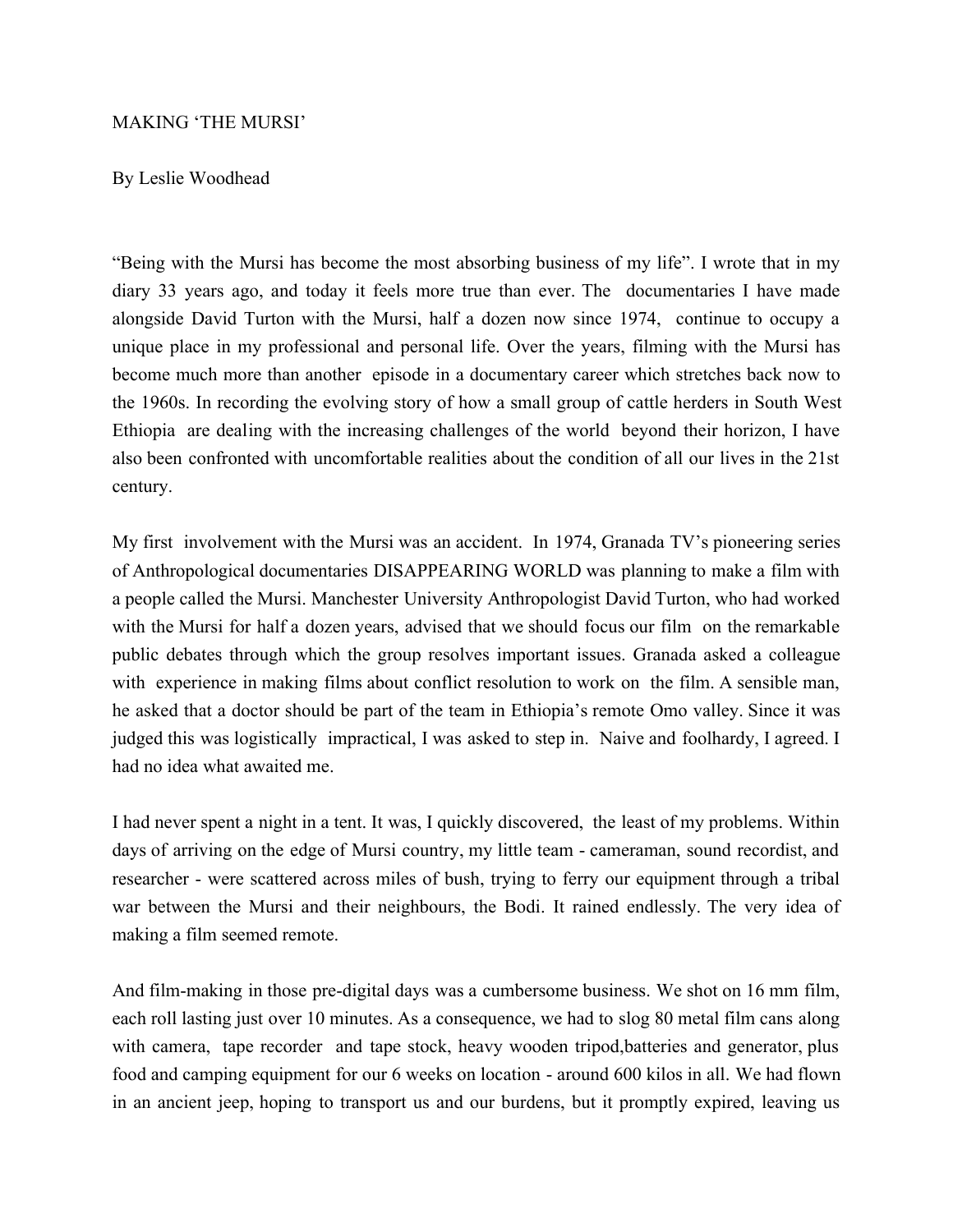with a 30 mile trek through enemy territory into Mursi country. In the end as so often during later films, we were rescued by the Mursi. Turton recruited dozens of men, and they helped to porter our chaotic band into the heart - or "stomach" as they called it - of Mursi country.

At last, after days of confusion, we were able to start filming. I had recruited my favourite documentary crew, Mike Dodds and Christian Wangler who had filmed with me in many tough spots. The Mursi were something else. I will never forget the spectacle of that first debate, an orderly succession of elegant blue-black men, striding up and down addressing dozens of others sitting under a huge shade tree.The subject, Turton whispered, was the war, and where to move the precious Mursi cattle for safety. Several speakers emphasised their words with a spear. Women, with their distinctive lip plates, sat together at a distance.

For me, the excitements, problems and frustrations of filming that debate were to become familiar over my 3 decades of filming with the Mursi. First, there was the fact that I had no idea what was being said. There was the scramble to reload film magazines without allowing light to leak in and fog the footage, and the struggle to keep the lens free from condensation and insects. And there was the inevitable documentary dilemma - how to film an event without changing its nature.

In fact, my concerns about intrusion were soon alleviated. The Mursi were far more interested in their debate than our filming antics - which must have been unfathomable anyway. There were moments over the following weeks when people fretted about the presence of the camera - " the eye" the Mursi called it- and the microphone - "the ear ". Mostly, though, they seemed to look at us us with an amused tolerance. We were people with no cattle and bad feet. As we were with Turton, they were prepared to put up with our strange contortions with the eye and the ear.

I knew within minutes I had to find a new way of film making. For a decade, I had been an itinerant documentary nomad, dipping into the world's hotspots in Africa and Asia and South America as a Producer/ Director for Granada's WORLD IN ACTION series. All of us on WORLD IN ACTION were well-supplied with the arrogance of young television folk then and now. I was accustomed to total control over my films - directing, researching, interviewing, editing, scripting , narrating. Filming with the Mursi, it was immediately clear that this way of working would be impossible. I didn't understand what was happening , what they were saying, how they were thinking, what they might do next. For all of this, I would have to work closely with Turton.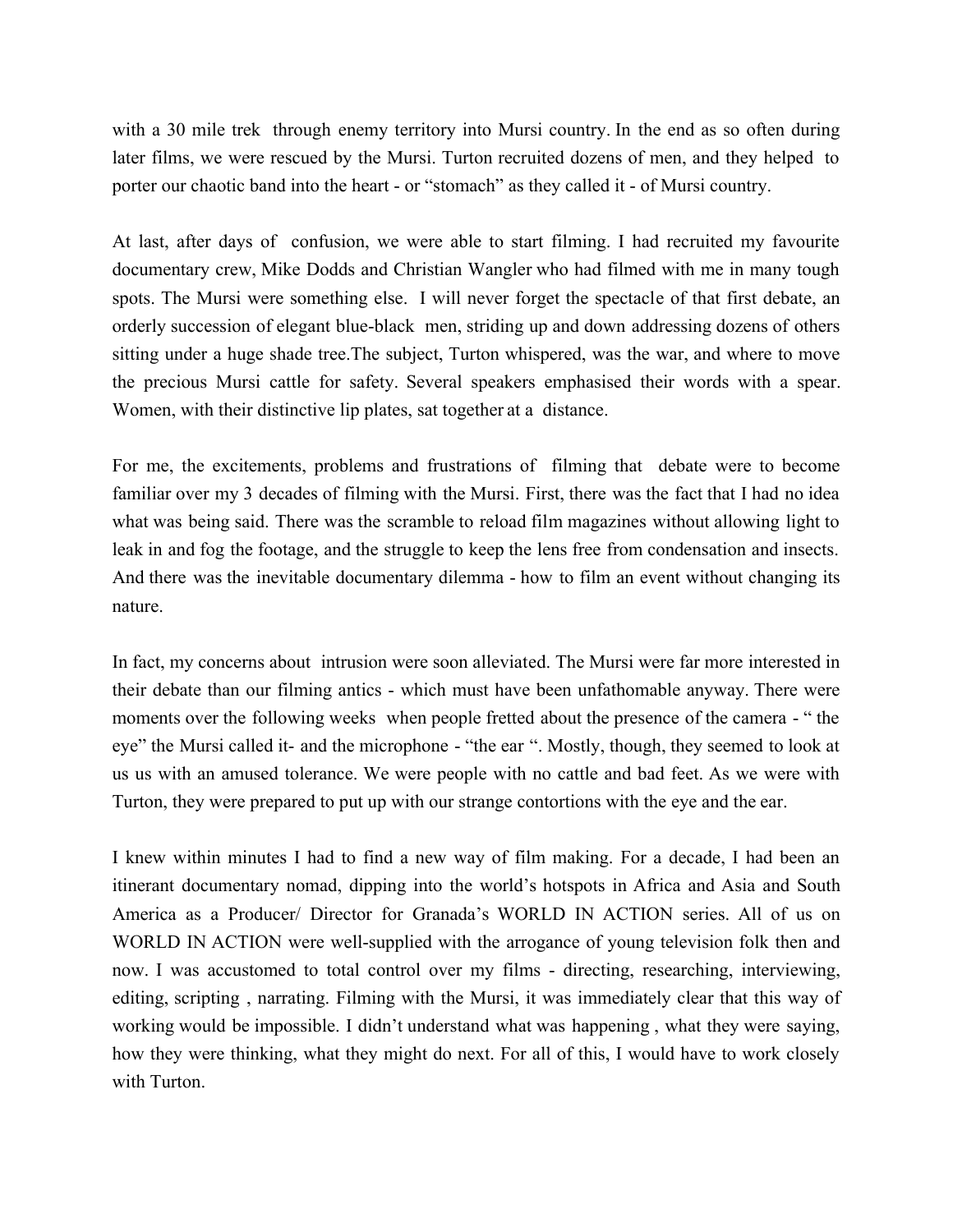David has always been uncomfortable with the contrivances of film making. Working alone for years, encumbered by no more than a notebook, he inevitably found the practicalities of documentary cumbersome and frustrating. Our basic tools were the Eclair Camera and Nagra tape recorder, which had revolutionised documentary making since the mid 60s. Lightweight, and enabling fluid hand-held observation, they had liberated film makers from the limitations of tripods and static setups. But for Turton, we still seemed sometimes to be missing the natural flow of events and imposing our own technical priorities.

Our need to get camera and microphone close to the people and the action unsettled him; synchronsing picture and sound with a clapper board made him wince. And my fumbling to find a narrative coherence in the things we were shooting sometimes seemed to him an artificial imposition.

But over the days and weeks , film maker and anthropologist evolved a way of working together which has matured over 30 years and 5 further films. I tried to modify old documentary habits, and David worked to keep me aware of what the Mursi were saying and doing. Each evening, I asked him to talk about what we had been filming that day, and his comments became a soundtrack for the edited film. On that first collaboration, we trekked between 19 campsites, following the debates and the war. It rained every day, and I couldn't imagine it would ever end. But it was consumingly interesting, and I was hooked.

Back at last in the Manchester studios, I began the daunting job of distilling 15 hours of film into a 52 minute television documentary. Editing has always been my favourite part of the documentary process, a time when the messy realities of shooting are safely stored on film, and a coherent shape can be evolved.

But editing 'The Mursi' meant abandoning many of my usual ways of working. I liked to shut myself away with an editor for 6 weeks, resentful of any interruption. Now I needed Turton's daily input. His translations of the hours of debate and conversation were the lifeline of the film. The business of fitting those translations to the film involved a hugely labour-intensive process for both of us.

While we were shooting, David had worked tirelessly with Mursi helpers to refine his understanding of what we had filmed. Back in Manchester, he spoke a translation onto a tape recorder, alternating Mursi speech with his interpretations. In the editing room, I used David's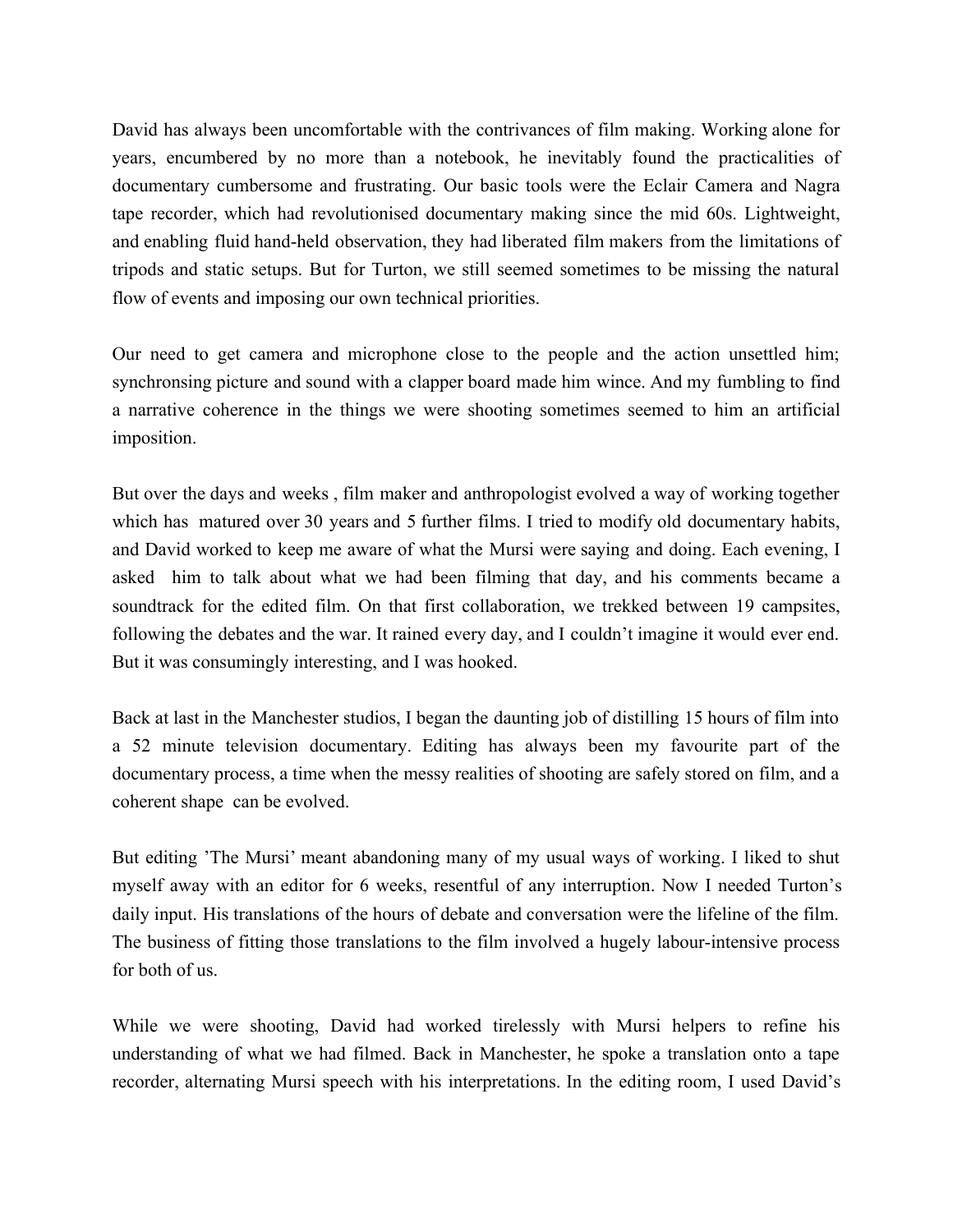tapes to select the relevant material, matching the sound of Mursi talk with the film, phrase by phrase. The familiar sound of Mursi talk filled my editing room for days and weeks.

The final stage was to turn David's translations into subtitles, 500 or more. Granada's decision to pioneer on television the use of subtitles for the DISAPPEARING WORLD series in 1974 was extraordinarily bold. Seen from the perspective of television in the early 21st century, it seems barely credible - particularly since DISAPPEARING WORLD was broadcast in peak time at 8pm after Coronation Street . Brian Moser, the originator and Editor of the series, persuaded Granada that, since the central idea of DISAPPEARING WORLD was to allow the people filmed to speak for themselves, it was vital that their voices should he heard without intervening translator's voices. It was a crucial innovation - but it presented major challenges to Producers and Anthropologists.

In the editing room, I grappled with a hard calculus, refining the permutations of letters and spaces which would convey the Mursi words as accurately as possible, while putting them on the screen at a pace which would allow viewers to read them. By trial and error, we evolved elaborate guidelines for ourselves which became our templates for subtitling over the following quarter of a century.

There remained of course the problem of how to actually print the words on the film. In an age when digital captioning was a science-fiction dream, subtitling the first Mursi film involved a bizarre procedure which seemed to owe more to William Caxton than to John Logie Baird. We had to send off a copy of the completed film to Sweden where a specialist constructed tiny printing blocks for each of the 500 titles and etched them onto the film. The result was pretty crude, but we had our subtitles at last.

A few weeks after 'The Mursi' was transmitted on TV in October 1974, I found that I , like my film crew, had malaria. The School of Tropical Medicine who treated us was delighted to have found a previously unknown strain.

I found I had also caught a virus of a rarer kind - an obsession with the Mursi. Over the three decades since that first film, I have returned to Mursi country with David Turton to make 5 more films. Life has changed dramatically for them over the years, and the ways of film making have also evolved. By the time I went back in 2001 to make "Fire will eat us", the bulky camera and tape recorder were museum pieces. Those heavy tins holding 10 minutes of film were replaced by tiny feather light video cassettes running 40 minutes. Shooting with lightweight digital